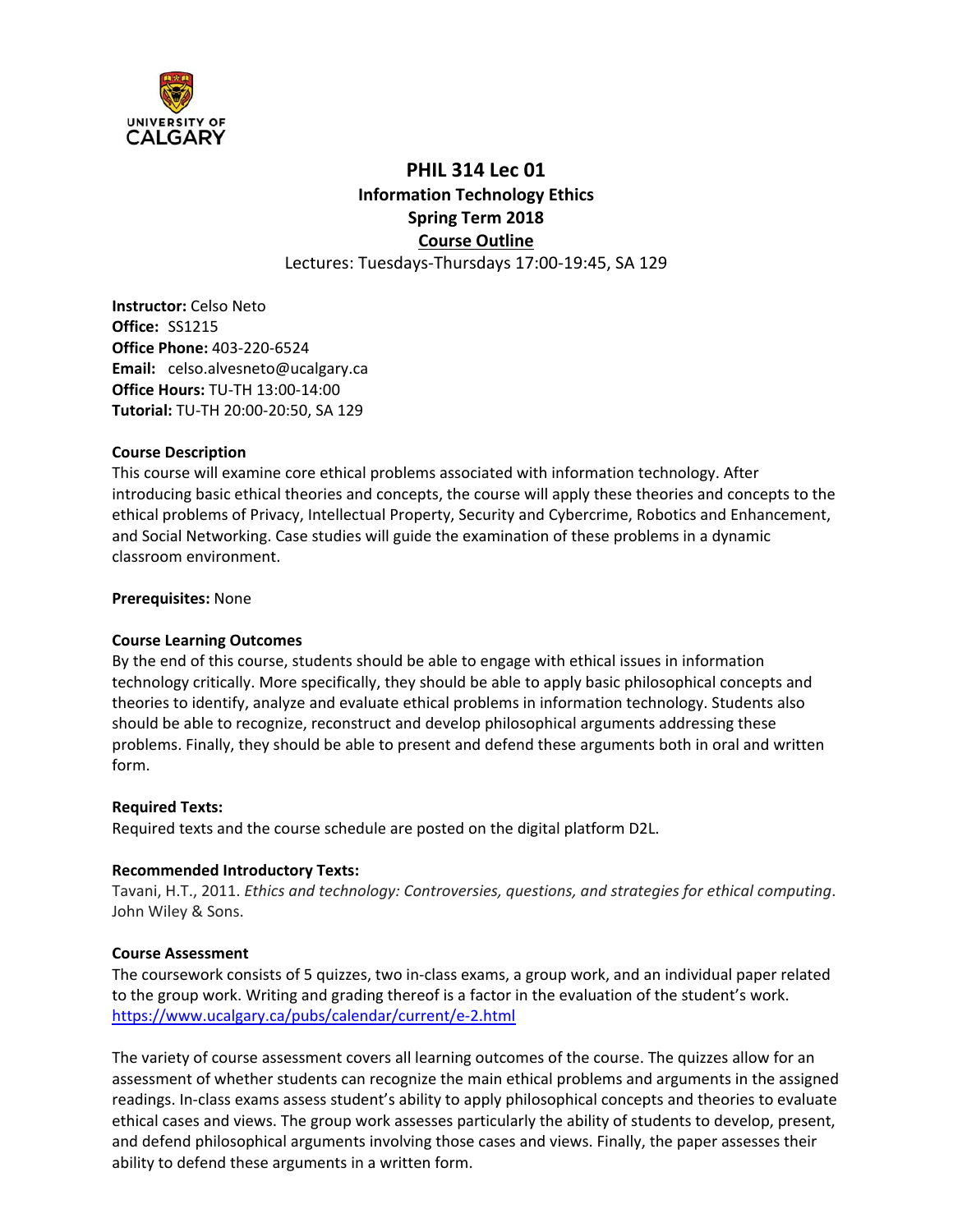There will be no Registrar‐schedule final exam.

A passing grade on any particular assignment is not essential to passing the whole course.

| Item         | % of Course grade | Due on                     |
|--------------|-------------------|----------------------------|
| 5 Quizzes    | 20 (4% each)      | May 21, 28, June 4, 11, 18 |
| Exam 1       | 22.5              | June 5                     |
| Exam 2       | 22.5              | June 19                    |
| Group work 1 | 20                | June 26                    |
| Paper        | 15                | June 28                    |

Quizzes: Quizzes are pass/fail. Each quiz contains 10 multiple choice questions. To pass a quiz it is necessary to have 7 correct answers. Each pass is 4 points. Quizzes will be available on D2L and students can re‐take them as many times as they want until the due date.

Exams: Exams will take 90 minutes of class.

Group work: besides presenting the work in class, students have to evaluate themselves and the other members of the group. Theses evaluations will be taken into consideration when the instructor assigns the final grade of the group work.

Paper: students have to write a 3000 words paper on the same topic discussed in the group work. The instructor will provide specific guidelines for the paper. Students have to submit a hard copy to the instructor on the due date.

#### **Grading Method:**

This course uses a combination of letter and number grades. Each assignment will receive a number grade. The final grade is the sum of the grades obtained in the course assignments. The final grade will receive a letter according to the following conversion table:

#### **Letter Grade Conversion Table:**

| A + | 96-100 | B+ | 80-84 | $\sim$<br>U+                                | 65-69 | D+ | 50-54 |
|-----|--------|----|-------|---------------------------------------------|-------|----|-------|
| A   | 90-95  | D  | 75-79 | $\overline{\phantom{0}}$<br>∼               | 60-64 |    | 45-49 |
| А-  | 85-89  | B- | 70-74 | $\sqrt{2}$<br>$\overline{\phantom{0}}$<br>֊ | 55-59 |    | 0-44  |

#### **Course Policies**

#### **Late Assignments**

No extensions will be granted on assignments except in cases of medical or personal distress. In this case, the instructor at their discretion may transfer the percentage weight for the test or set another test.

Please contact me in case you cannot hand in assignments on time, attend to exams, etc. celso.alvesneto@ucalgary.ca

#### **Communication**

My weekly tutorials are devoted to responding questions about the content of the course but also about assignments and any other aspect of the course. The most effective way to contact me is to come to the tutorial. Aside from that, I hold weekly office hours. You can also reach me through email at any time (celso.alvesneto@ucalgary.ca). I respond to emails within two business days after receiving the message. If the student emails a question that is fully addressed by the syllabus or announcement/news posted on D2L, I might not reply. Therefore, if you don't receive a response within two business days that means you can find the answer somewhere in the course syllabus or D2L.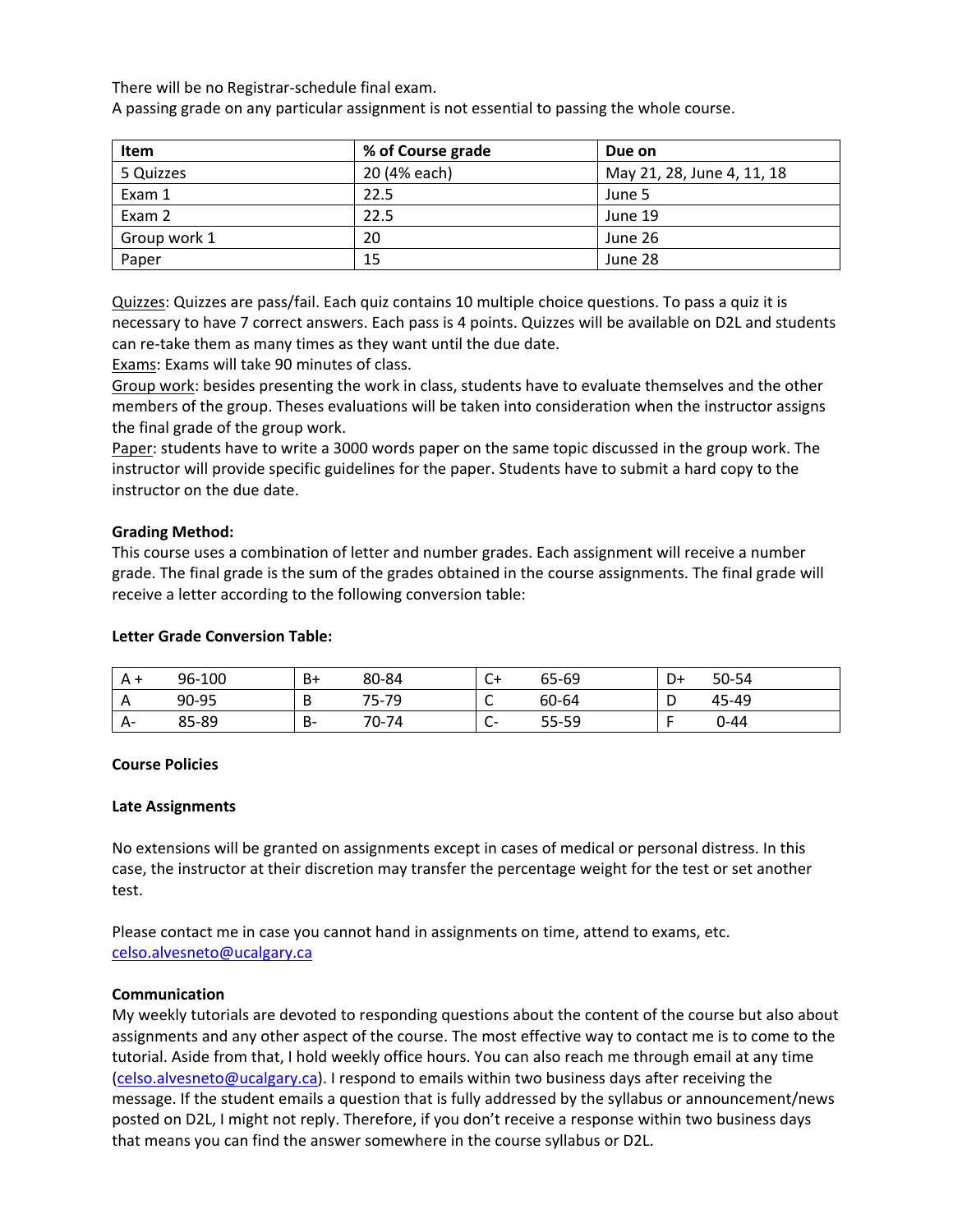#### **IMPORTANT DEPARTMENTAL, FACULTY AND UNIVERSITY INFORMATION**

#### **Academic Honesty**

Cheating or plagiarism on any assignment or examination is regarded as an extremely serious academic offense, the penalty for which will be an F on the assignment or an F in the course, and possibly a disciplinary sanction such as probation, suspension, or expulsion. See the relevant section K.5 on 'Academic Misconduct' in the current University Calendar http://www.ucalgary.ca/pubs/calendar/current/k‐5.html.

Intellectual honesty requires that your work include adequate referencing to sources. Plagiarism occurs when you do not acknowledge or correctly reference your sources. If you have questions about correct referencing, consult your instructor.

#### **Academic Accommodation**

The student accommodation policy can be found at: ucalgary.ca/access/accommodations/policy.

Students needing an Accommodation because of a disability or medical condition should communicate this need to Student Accessibility Services in accordance with the Procedure for Accommodations for Students with Disabilities http://www.ucalgary.ca/policies/files/policies/student‐accommodation‐ policy.pdf.

Students needing an Accommodation based on a Protected Ground other than Disability, should communicate this need, preferably in writing, to their instructor.

#### **D2L Help**

Desire2Learn is UCalgary's online learning management system. Important information and communications about this course may be posted on D2L. Go to https://ucalgary.service-now.com/it for help.

#### **General Academic Concerns and Program Planning**

Have a question but not sure where to start? The Arts Students Centre is your information resource for everything in the Faculty of Arts. Drop in at SS102, call 403-220-3580, or email ascarts@ucalgary.ca. Advisors in the ASC can also provide assistance and advice in planning your program through to graduation. Visit the Faculty of Arts website at https://arts.ucalgary.ca/advising for detailed information on common academic concerns

#### **Advice on Philosophy Courses**

You may find answers to your more specific questions about a philosophy degree on the Department of Philosophy's website http://phil.ucalgary.ca , or contact one of Philosophy's Undergraduate Advisors. Jeremy Fantl (jfantl@ucalgary.ca), Allen Habib (anhabib@ucalgary.ca), Megan Delehanty (mdelehan@ucalgary.ca).

#### **Registration Overload/Prereq Waivers**

If you are seeking to register in a Philosophy course that is full or to get permission to waive the prereqs for a course, email the Department Manager, Tram Nguyen (tram.nguyen1@ucalgary.ca). Include the specific course information and your UCID number in your request.

#### **Writing**

This course will include written assignments. All written assignments (including, although to a lesser extent, written exam responses) will be assessed at least partly on writing skills. Writing skills include not only surface correctness (grammar, punctuation, sentence structure, etc.) but also general clarity and organization. Research papers must be properly documented. Students are also encouraged to use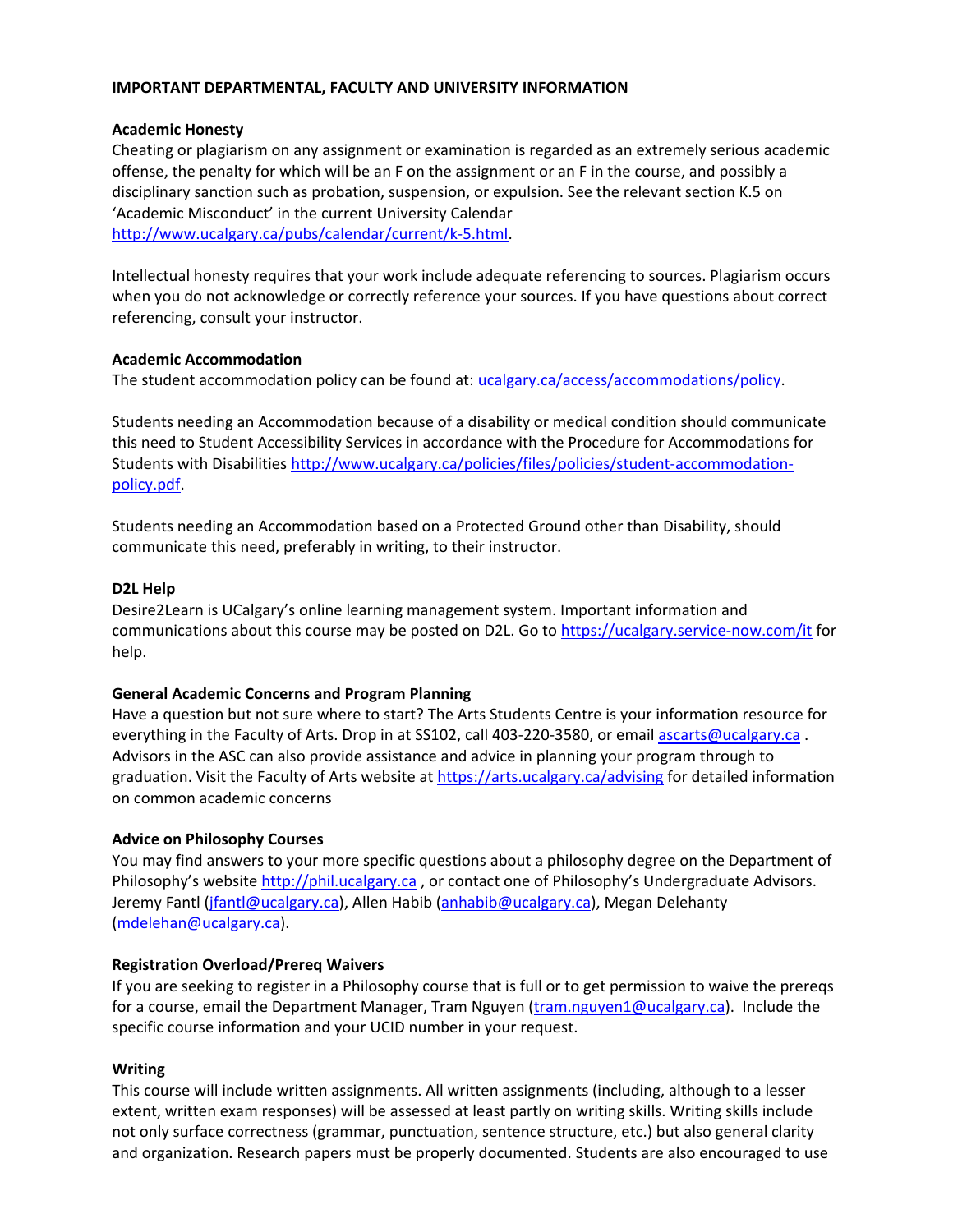Writing Support Services and other Student Success Centre Services, located on the 3rd floor of the Taylor Family Digital Library. Writing Support Services assist with a variety of assignments, from essays to lab reports. Students can book 30‐minute one‐on‐one appointments online, sign up for 15‐ minute drop‐in appointments, and register for a variety of writing workshops. For more information on this and other Student Success Centre services, please visit www.ucalgary.ca/ssc.

# **Protection of Privacy**

The University of Calgary is under the jurisdiction of the provincial Freedom of Information and Protection of Privacy (FOIP) Act. The Department of Philosophy ensures the student's right to privacy by requiring all graded assignments be returned to the student directly from the instructor or teaching assistant.

# **Internet and Electronic Communication Devices**

The instructor reserves the right to establish course policies regarding the use of devices such as laptops, tablets, and smartbooks. If allowed, these devices must be used exclusively for instructional purposes and must not cause disruption to the instructor or to fellow students. Cell phones and paging devices should be set to silent mode during lectures. Audio or video recording of lectures is not permitted without the written permission of the instructor. Students violating this policy are subject to discipline under the University of Calgary's Non‐Academic Misconduct policy

# **Emergency Evacuation:**

In case of an emergency evacuation during class, students must gather at the designated assembly point nearest to the classroom. The list of assembly points is found at http://www.ucalgary.ca/emergencyplan/assemblypoints . Please check this website and note the nearest assembly point for this course.

# **Other Helpful Contacts**

- Safewalk and Campus Security: 403-220-5333.
- Faculty of Arts Student Representatives: 403-220-6552, arts1@su.ucalgary.ca, arts2@su.ucalgary.ca, arts3@su.ucalgary.ca, arts4@su.ucalgary.ca
- Student Union: https://www.su.ucalgary.ca/; 403-220-6551.
- Student Ombudsman: http://www.ucalgary.ca/provost/students/ombuds
- Campus Mental Health Strategy: https://www.ucalgary.ca/mentalhealth/